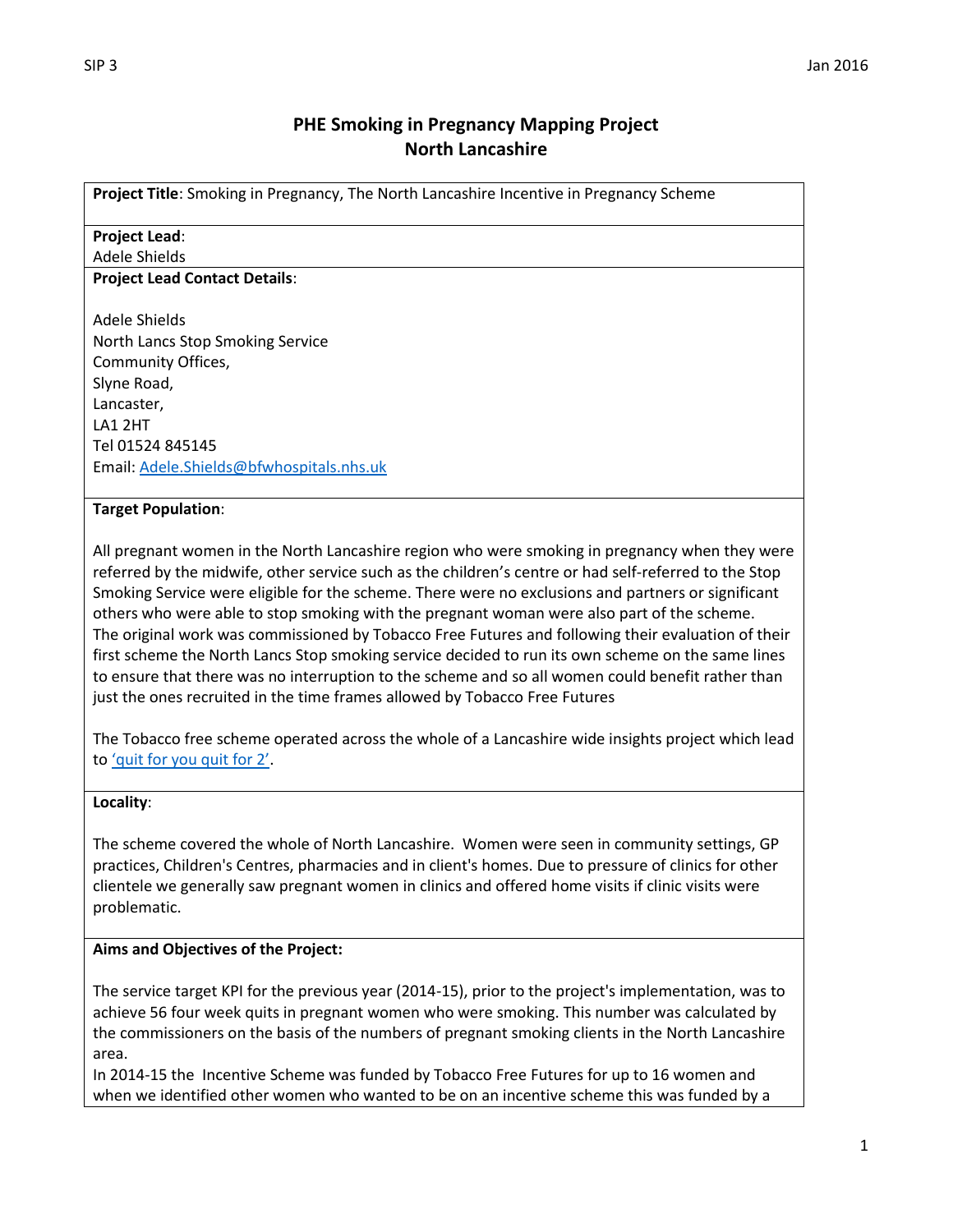mixture of our own stop smoking budget and vouchers received from Tobacco Free Futures when the women had left the scheme.

## **Brief Description of the Project and how it operates:**

The project follows on from participation in a pilot scheme North West Incentive scheme (by TFF). In 2014-2015 there were two schemes running concurrently. One funded by TFF and one by ourselves. Staff were allocated to attend regional meetings to find out about the scheme in the first instance and this was then disseminated to the team. Pregnant women were told at their first visit about the scheme and asked if they wished to sign up. Some signed up straight away and others when they had considered the scheme and felt they could commit. A consent was signed with details of what the advisor and the mother must do to comply and also the significant other where appropriate. As part of the scheme we asked them to attend weekly visits for the first four weeks and be CO validated at each visit. This was paramount for the TFF scheme but if in our own scheme if they had missed one of the four weeks we would allow a little flexibility as we wanted them to stay with us. Information was collected on the way regarding the clients smoking status and when smoke free was achieved there was a paper audit trail for the vouchers and advisors and participants had to sign. Clients were then seen either weekly or two weekly whilst on NRT and if smoke free a voucher would be given every four weeks. Women would then continue to attend every four weeks for an additional voucher and to check their smoking status.

Midwives were informed about the scheme at their mandatory training so they could promote the scheme to the women within antenatal appointments. Women are offered a £20 voucher for each two weeks quit for the first four weeks, then a £20 voucher is given for every four weeks up until 8 weeks post-partum. £20 can also be provided to the woman's partner (referred to as Significant Other Support) if he is smoke free based on CO validation.

The provision of vouchers is dependent on a CO reading of 4ppm or below. With the the North Lancs scheme there is some flexibility on the timing of the reading but a CO validation must be completed before a voucher can be provided. The advisor has some discretion because the ultimate aim is for the woman to become smoke free. The women are eligible to join the scheme twice.

The SOS £20 voucher is issued if the woman is remains smoke free at 8 weeks postpartum. The SOS must also be CO validated as it is only given to partners who are non-smokers. (It may be the case that the mother and her partner have quit together.)

Problems encountered:

- Women who accept an initial referral but then refuse to set an appointment.
- Women who make an appointment but then refuse to engage with the programme.
- Maintaining a woman's motivation to four weeks: once the women have achieved four weeks quit, many of them remained smoke free

The two overriding challenges are getting women to initially sign up to the scheme and then retaining them post four week quit.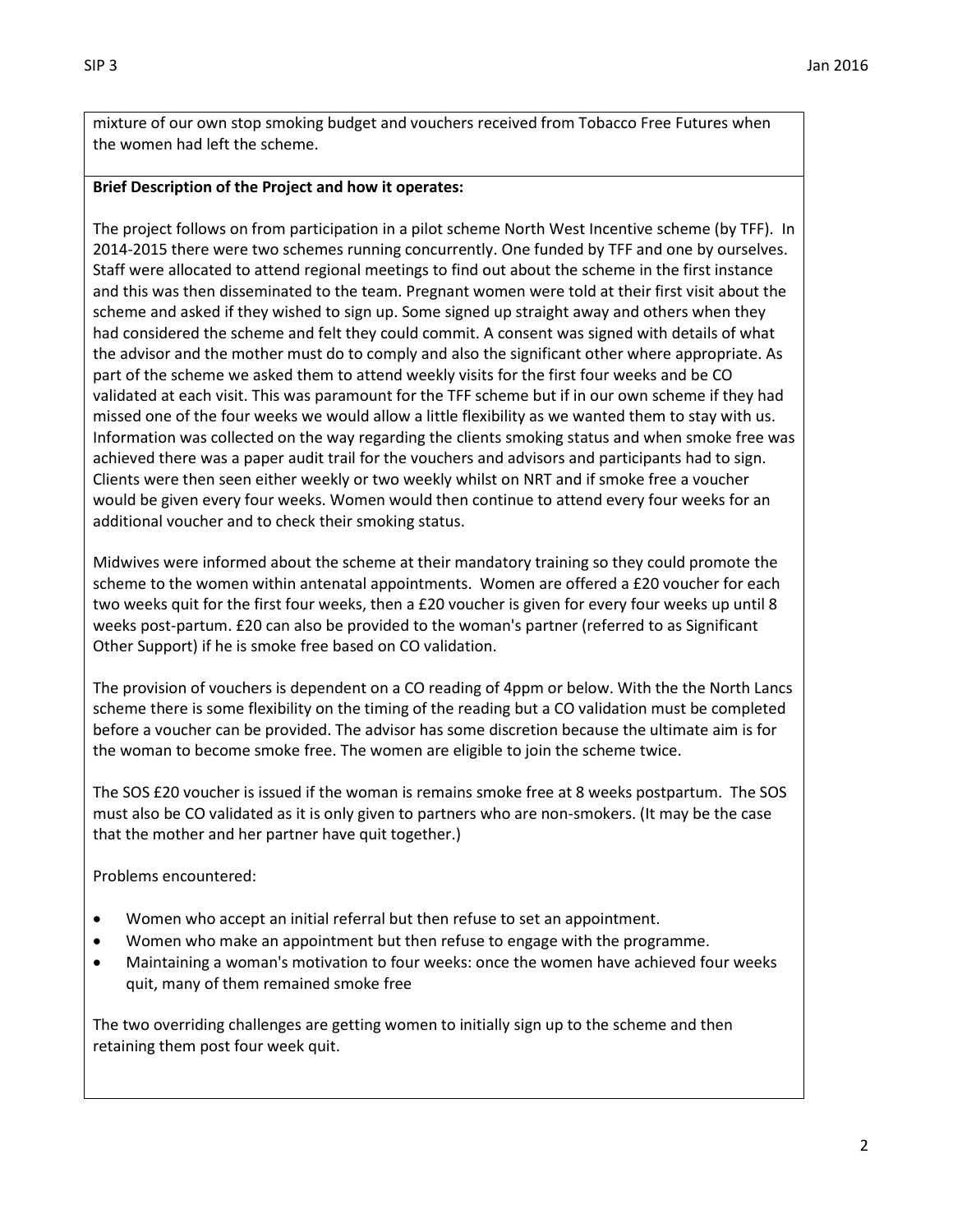## **Outcomes:**

*(provide baseline, please also include formal and informal outcomes - e.g. a drop in the number of pregnant smokers, changing attitudes amongst clinical staff,)*

- 414 were referred to the service over this time frame
- 30 stated they did not want an appointment a very small number came for a consultation only or relapse support as they had already quit.
- 46 verbalised they were discontinuing their quit attempt after starting it,
- another 102 came and then did not come again or respond to contact in any way so we have no idea of their outcome.
- 122 did not attend their first appointment. There were a number of transfers out to other services.
- 44 quit at four weeks on the North Lancs Scheme (41 CO validated at the correct time). 52 signed up to this scheme. Five relapsed and three were lost to follow up.
- 6 were signed up to the TFF scheme. Four were CO validated at four weeks and one relapsed and one was lost to follow up. There will have been some women on the TFF futures scheme that changed to the NL scheme for a second attempt as they were out of the time frame hence the difference in the numbers of mothers on the different schemes.
- We also had 26 women in the year who did not sign up to a scheme and 21 of them were self reported quitters and 4 CO validated quitters.

On average, £20 was offered in vouchers.

Four week validated quit rates improved: 48 of the 74 women who quit were CO validated and this was markedly different in the women engaging with a pregnancy scheme. Whether these women were more motivated to quit or were just able to attend appointments is unclear. Those who selfreported their quit may be the women who had previously stopped on their own before and didn't feel they needed the help of a stop smoking service but were prepared to engage enough to let us know an outcome. All the clients who stopped smoking will have seen an advisor at least once and will have been encouraged to attend weekly even if they did not comply.

There was a positive response from the women who received the intervention, even those who didn't engage with the programme. Mothers to be who successfully completed the programme did very well. The advisors felt that the programme was a benefit in building a relationship with their clients.

The hospital operates a system of automatic referral but there no data available as to effectiveness.

The most challenging aspect of the scheme was initial recruitment. Once the women have joined the scheme the retention rate is high. A large number of pregnant women signed up for the scheme, quit successfully but did not complete the voucher scheme programme. It is unclear why this happened but an Advisor always phoned to offer support to these women to maintain their smoke free status.

# **Relationship to current evidence base:**

(in particular which evidence was drawn on during the project design?)